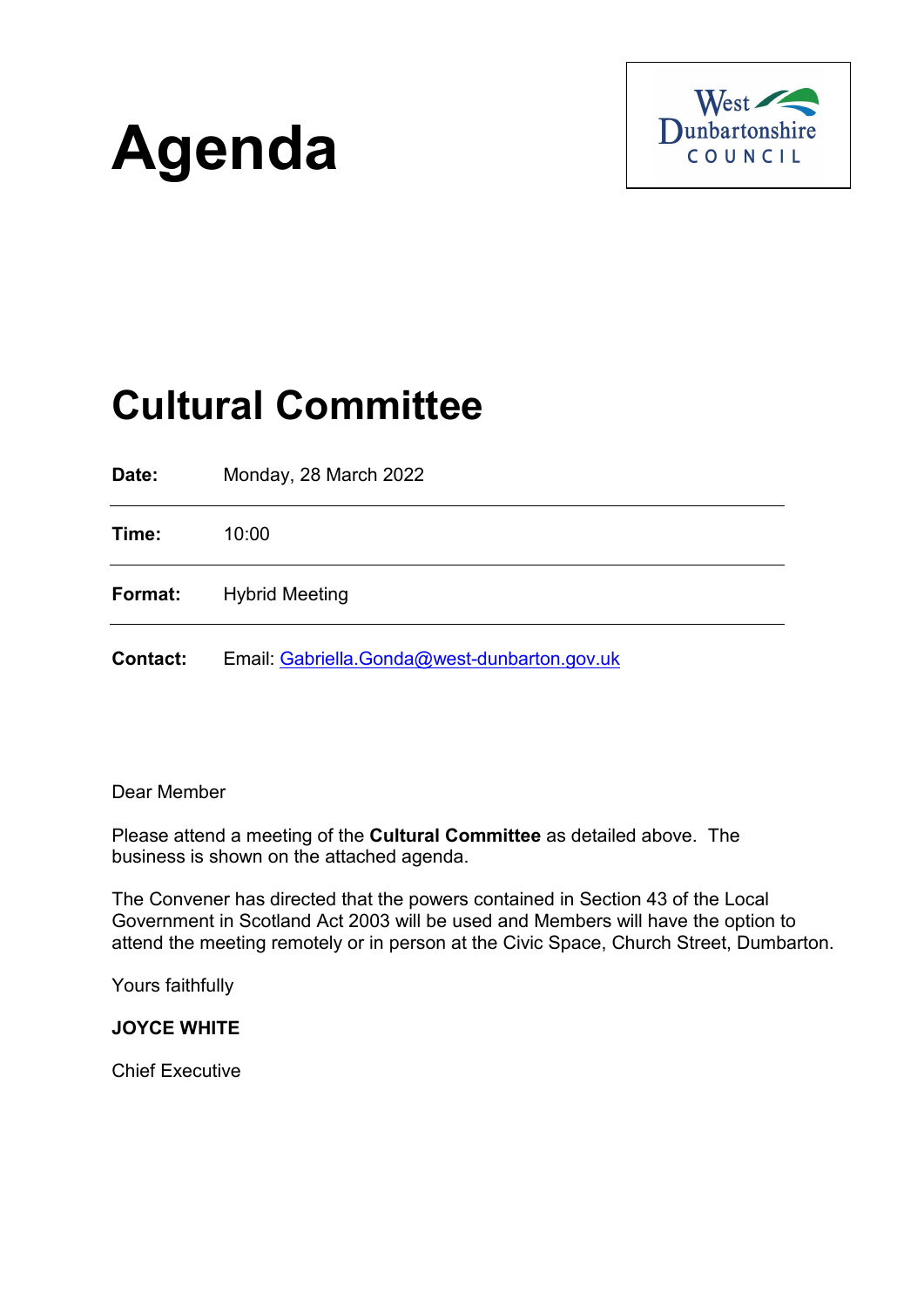Distribution:-

Bailie Denis Agnew (Chair) Councillor Iain McLaren Councillor Jonathan McColl (Vice Chair) Councillor John Millar Councillor Brian Walker

Chief Executive Chief Officer – Supply, Distribution and Property Chief Officer – Citizen, Culture and Facilities

Date of issue: 15 March 2022